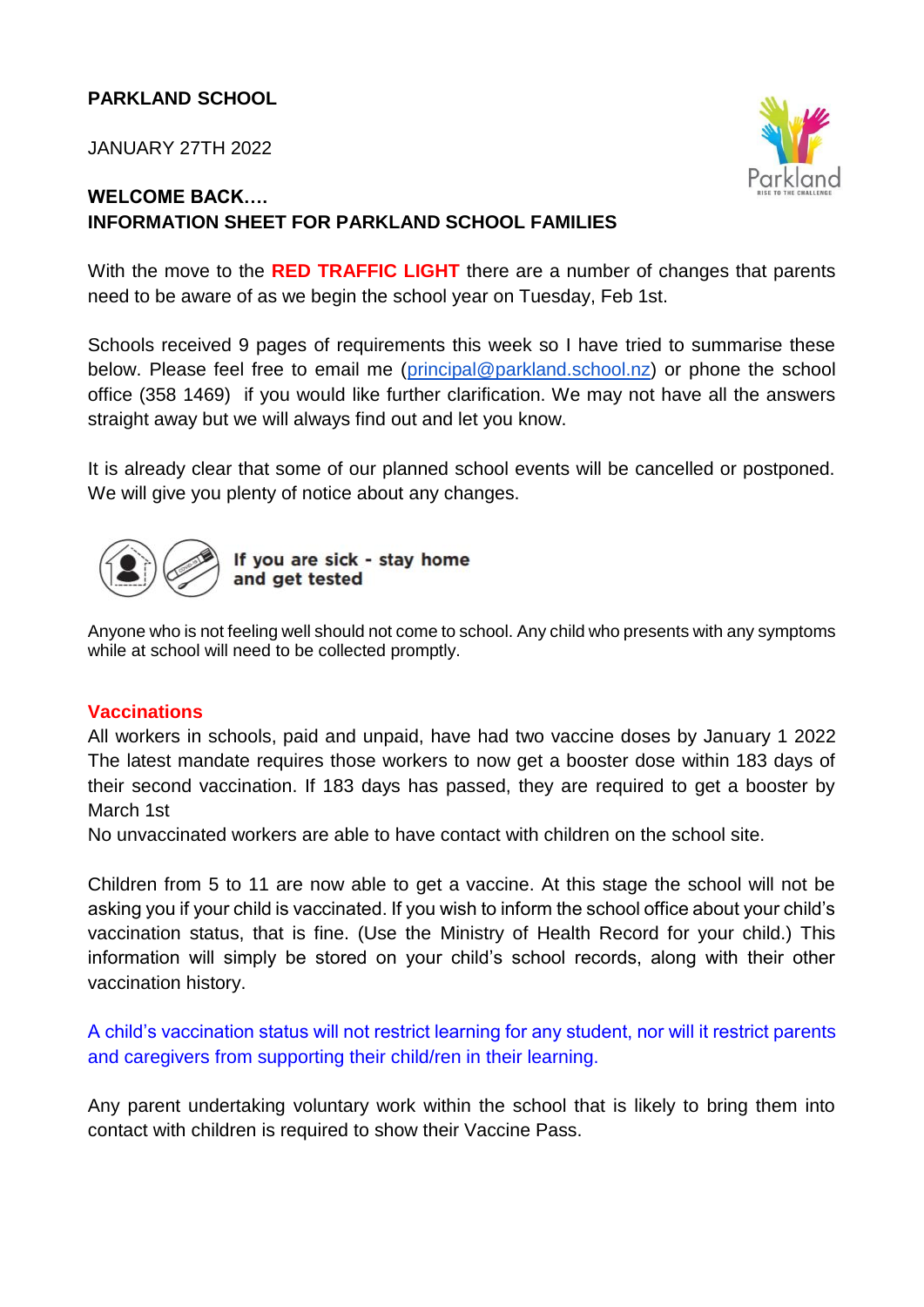### **Masks**

Children in Years 4-6 will require an approved face mask and this must be worn at all times when indoors at school. Masks are not required to be worn at break times or during sports activities when children are outside.

Children in Years 1-3 are not required to wear a mask, nor are their teachers.

If your child has a medical reason or condition that would make the wearing of a mask difficult, please just make contact with myself or your class teacher. This will not be a problem.

The wearing of masks by teachers would impact negatively on their ability to teach. Our staff will wear masks when meeting with parents etc but are able to remove these when teaching so that children can hear and have clear face to face communication.

**All parents coming on to the school site MUST WEAR A MASK that covers the mouth and nose at all times.**

### **Events and Activities**

Events involving large numbers in close contact will not be held. *To start the term we will not be holding team or whole school assemblies. Our Buddy Class system will not operate just yet.*

The school PTA Lunch system will begin in Week 2 with a Pizza Order available on Friday Feb 11th.

#### **Access to School**

There should be no non essential visitors on site while we are at the Red Traffic Light.

No members of the public should use the school grounds as a thoroughfare while the school is operating.

## *Both vaccinated and unvaccinated parents of Parkland students are able to come on to the grounds and meet with staff associated with their child.*

We simply ask that you wear a mask and scan in using the QR Code. (You could choose to physically sign in using the 'Contact Tracing Register' found at the front of the school.)

Parents of New Entrant children are encouraged to take their children to Room 10 after the 8.30am bell, for the first few days or until you feel comfortable about leaving them.